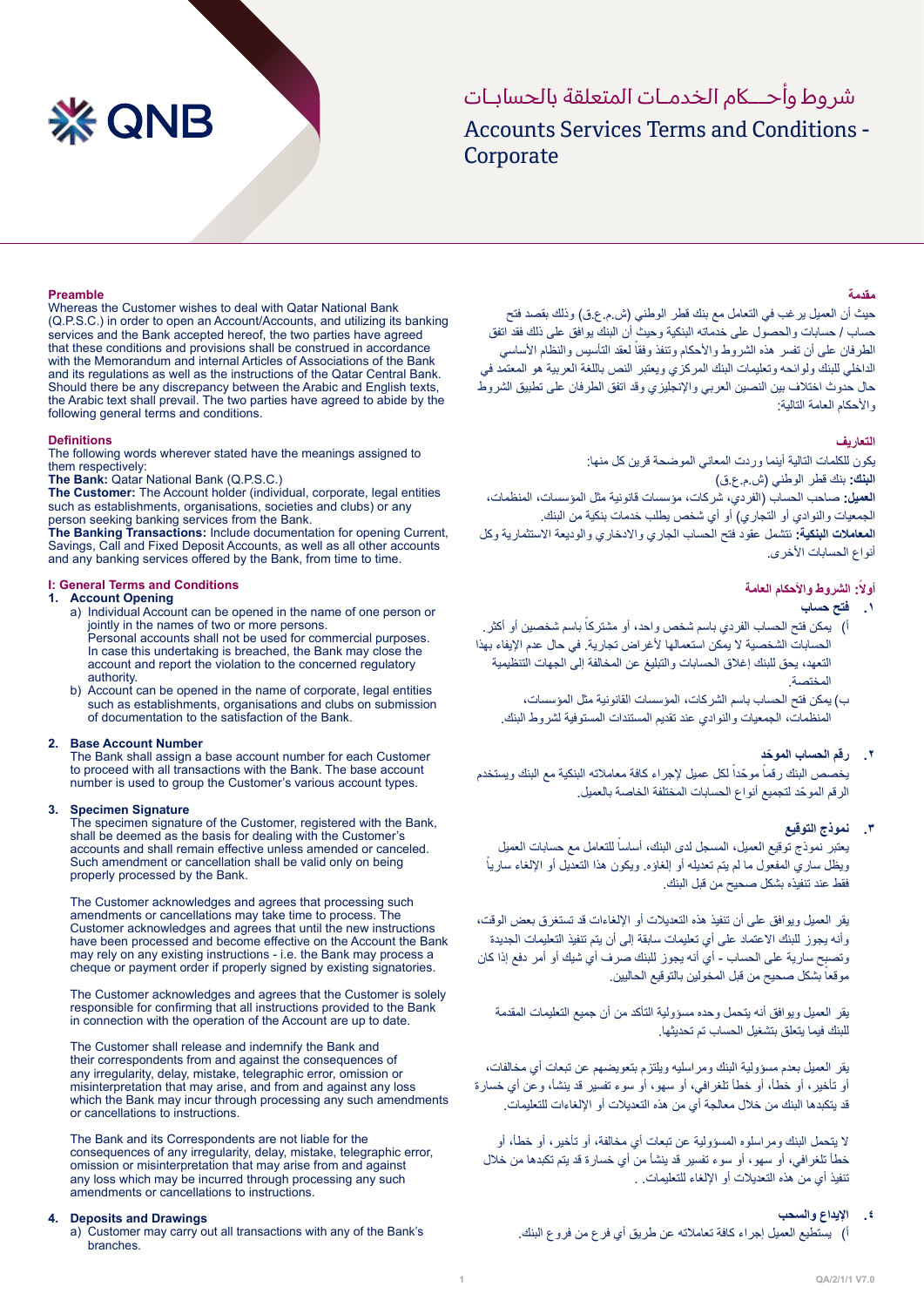- b) Bank will accept the deposits from the Customer in cash or by the customary banking practices. Deposits by into the Customer's account may be accepted without any responsibility to the Bank.
- c) Withdrawal can be made by the account holder or by an authorised agent who can be appointed after completing the required documents prepared by the Bank. Cash withdrawals from either Savings or Call Deposit accounts shall be done by using the Bank's forms. Current Account cash withdrawals shall be done by using cheques issued by the Bank or the Debit Card
- d) Account holders who are unable to sign their name (blind/illiterate customers) should produce a proper identification acceptable to the Bank to perform the transaction before the concerned Bank official by using the fingerprint and stamp (if any) before withdrawing any amount (applicable to Individual Account only) For the protection of the blind/illiterate customers, the Bank will not issue a Cheque Book or Debit Card for them except through an authorised agent.

#### **Remittances and Collection 5.**

- a) Cheques/Dividends/Warrants/Bonds/Drafts drawn to the order of the Customer and deposited in the Account shall be accepted as Collection items, unless agreed otherwise by the Bank and in accordance with the Banking practices prevailing. The Bank has the right to reject cheques, drafts or any other securities drawn to the order of a third party. The Bank maintains the right to debit any account with any unpaid and non-collected items in addition to the Bank's charges, without assuming any responsibility in case of non-collection of such items.
- b) Withdrawals against cheques under collection shall only be allowed after their actual realisation.
- The Bank shall pay the actual value of Inward Telex/SWIFT Remittance, Drafts and Bank Cheques received in favour of the Customer after deducting the Banking commissions and charges.
- d) The Customer agrees that purchase by the Bank of a Draft (in foreign currency) issued previously by the Bank at the request of the Customer, shall be at the discretion of the Bank and at the exchange rate determined by the Bank after deducting the commissions and charges of the Bank
- e) The Bank shall credit all the Inward remittances and Drafts of the Customer in the customer's accounts in the currency of such accounts unless the Bank receives instructions contrary thereto from the Customer, and the deposit shall be at the exchange rate prevailing on the same day of deposits
- f) The Bank shall have the right to reject to pay any Draft or transfer if the name of the beneficiary and/or their account number does not match the Bank's records or for such related reasons in the opinion of the Bank.
- All the transfers effected by the Bank according to the Customer's instructions shall be at the Customer's expense and responsibility, and the Bank shall not be responsible if the amounts credited to the Customer or Beneficiary accounts are reduced due to the charges or decline in value and the Bank shall not be responsible if the Customer or Beneficiary was unable to encash the funds on account of any restrictions issued by the concerned authorities.
- h) The Bank and its Correspondents are not liable for the consequences of any irregularity, delay, mistake, telegraphic error, omission or misinterpretation that may arise from and against any loss which may be incurred through its Correspondents failing properly to identify the person named in the instructions or retaining the funds should the Bank or its Correspondents deem such retention expedient pending confirmation of the identity of any person or of the above instructions by a letter or otherwise.
- Should all or any of these transfers be unpaid and refunded to the Bank, the Customer can only claim the value thereof at the exchange rate determined by the Bank when the refund takes place. The refund cannot be effected until the Bank has received definite advice from its correspondents that the funds are unpaid and that the original instructions have been cancelled.
- i) Transfer requests that are submitted by customers are based on their own desire and the customer confirms that the recipient is known to them under their full responsibility without personal responsibility towards Qatar National Bank (Q.P.S.C.)
- $k$ ) Should all or any of these transfers be unpaid and refunded to the Bank, the customer can only reclaim the value thereof at the buying rate of the day when the refund takes place. The refund cannot be effected until the Bank has received definite advice from their correspondents that the funds are unpaid and that the original instructions have been cancelled.
- I) The customer should release and indemnify the Bank and their correspondents from and against the consequences of any irregularity, delay, mistake, telegraphic error, omission or misinterpretation that may arise, and from and against any loss which the Bank may incur through any correspondents failing properly to identify the persons named in the instructions overleaf, or retaining the funds with the Bank or its correspondents for any reasons, the Bank should the Bank or its correspondents deem such retention expedient pending confirmation of the identity of any person or instruction or according to a court order, or regulators instructions or otherwise.

ب) يقبل البنك الإيداعات من العميل نقداً أو بالطرق المتعار ف عليها بنكياً، ويجوز للبنك قبول إيداعات الغير في حسابات العميل دون أدنى مسؤولية على البنك.

- ج) يكون السحب بواسطة صاحب الحساب أو من قبل وكيل مفوض، والذي يمكن تعيينه بعد تحرير وتوقيع األوراق الالزمة لذلك والمعدة من طرف البنك، السحوبات النقدية من حسابات التوفير وحسابات بنك قطر الوطني سوف تتم باستخدام نماذج البنك أو بطاقة السحب، أما بالنسبة للحسابات الجارية فيتم السحب بواسطة الشيكات التي يصدرها البنك أو بطاقة السحب.
- د) أصحاب الحسابات الذين لا يتمكنون من التوقيع بأسمائهم (العملاء المكفوفون / األميون( مطالبون بتقديم هوية مناسبة ومقبولة للبنك وإجراء المعاملة أمام الموظف المختص في البنك وذلك باستخدام البصمة أو الختم (إن وجد) قبل سحب أي مبلغ (تنطبق على الحسابات الفردية فقط)، وحرصاً على مصالح العميل المكفوف / األمي فإن البنك ال يقوم بإصدار دفاتر شيكات أو بطاقات السحب لهم إال بواسطة وكيل رسمي.

## **.٥ الحواالت الصادرة والواردة وعمليات التحصيل**

- أ) تقبل برسم التحصيل (إلا إذا تم الاتفاق على عكس ذلك مع البنك) وفقاً للأعراف البنكية السائدة، الشيكات وأرباح الأسهم والسندات المشروعة وأية حوالات أخرى مسحوبة لأمر المودع أو لحامله ويتم إيداعها بالحساب. يحق للبنك رفض الشيكات والسحوبات أو أية أوراق مالية أخرى قابلة للتبادل مسحوبة ألمر طرف ثالث يحتفظ البنك بحق الخصم من أي حساب كان قد تم التسجيل بطرق استثنائية لصالحه، بأي شيء لم يتم دفعه وتم إعادته عند التحصيل باإلضافة إلى الرسوم المستوفاة بصورة متتالية. وال يتحمل البنك أية مسؤولية في حالة عدم تحصيل القيمة.
- ب) المسحوبات مقابل الشيكات تحت التحصيل سيتم السماح بها بعد الاستلام الفعلي لقيمتها فقط.
	- ج) يقوم البنك بدفع القيمة الفعلية لحوالات التلكس والسويفت والشيكات البنكية المستلمة لصالح العميل، وذلك بعد استيفاء رسوم وعموالت البنك.
- د) يوافق العميل بأن شراء البنك لشيك بنكي (بالعملة الأجنبية) صادر سابقاً من البنك بناء على طلب العميل ويكون حسب تقدير البنك، وذلك بعد استيفاء رسوم وعموالت البنك.
- هـ) يقوم البنك بقيد جميع الحوالات للعميل في حساباته بعملة تلك الحسابات، ما لم يتسلم البنك تعليمات من العميل بخالف ذلك ويكون اإليداع بسعر الصرف في نفس يوم اإليداع.
	- و( للبنك الحق في رفض دفع قيمة أي شيك بنكي أو حوالة إذا كان اسم المستفيد و/ أو رقم حسابه / حسابها غير مطابق لسجالت البنك أو ألسباب أخرى ذات صلة حسبما يراه البنك مناسبا.ً
- ز) جميع المعاملات التي يقوم بها البنك بناءً على تعليمات العميل تكون على نفقة العميل وعلى مسؤوليته وال يكون البنك مسؤوالً إذا انخفضت قيمة المبالغ المضافة إلى حساب العميل بسبب الرسوم أو انخفاض القيمة وال يتحمل البنك مسؤولية عدم تمكن العميل من صرف أمواله بسبب أي قيود صادرة من الجهات الرسمية المختصة.
- ح) إن البنك ومراسليه في حل من أية نتائج قد تقع نتيجة أي مخالفة للنظم أو التأخير أو الخطأ التلغرافي أو السهو أو سوء الفهم الذي قد يحدث وكذلك أية خسائر قد تقع من خلال مر اسليه لعدم قدرتهم على التأكد بدقة من الأشخاص المذكورين في التعليمات أو احتفاظ البنك أو مراسليه باألموال ومثل هذا االحتفاظ يعني انتظار تأكيد كتابي للتعرف على أي شخص أو التعليمات المذكورة.
- ط) في حالة عدم صرف هذه التحويلات أو أي منها وإعادتها إلى البنك، فإن القيمة التي سيطالب بها العميل ستكون بمعدل سعر الصرف في البنك لليوم الذي يتم فيه إعادة التحويل وبعد أن يتسلم البنك إشعاراً نهائياً من مراسليه يثبت أن التحويل لم يتم صرفه وأن العمليات األصلية المتعلقة بهذا التحويل قد ألغيت.
- ي) طلب التحويل المقدم من العميل هو بناءً على رغبته ولجهة مستفيدة معروفة تحت كامل مسؤولية العميل الشخصية دون مسؤولية بنك قطر الوطني (ش.م.ع.ق)
- ك) في حال عدم دفع كل أو أي من هذه التحويلات وإعادة ردها للبنك، فلن يكون بإمكان العميل طلب استعادة قيمة هذه الحواالت إال بسعرالشراء الساري في اليوم الذي يتم فيه استعادة تلك الأموال. ولن يتم إرجاع المبلغ إلى العميل إلا بعد استلام البنك إلشعار واضح من البنك المراسل يؤكد عدم دفع مبلغ الحوالة وأن التعليمات األصلية قد تم إلغاؤها.
- ل) يجب على العميل أن يقوم بإعفاء البنك من أي مسؤولية والتزم / نلتزم بتعويض البنك ومراسليه من نتائج أي عدم انتظام أو تأخير أو خطأ مادي أو خطأ الكتروني أو سهو أو تفسير خاطئ قد ينشأ عنه أي خسارة تنتج بسبب عجز مراسلي البنك عن تحديد هوية الأشخاص المدونة أسمائهم على ظهر صفحة التعليمات بطريقة صحيحة، أو بسبب احتجاز الأموال لدى البنك أو أي من مراسليه لأي سبب من األسباب، إذا رأى البنك أو مراسليه أن هذا االحتجاز لألموال أمر مناسب لحين التوثق من هوية أي شخص أو تعليمات أو بناءً على أمر قضائي، أو تعليمات جهات رقابية أو خالف ذلك.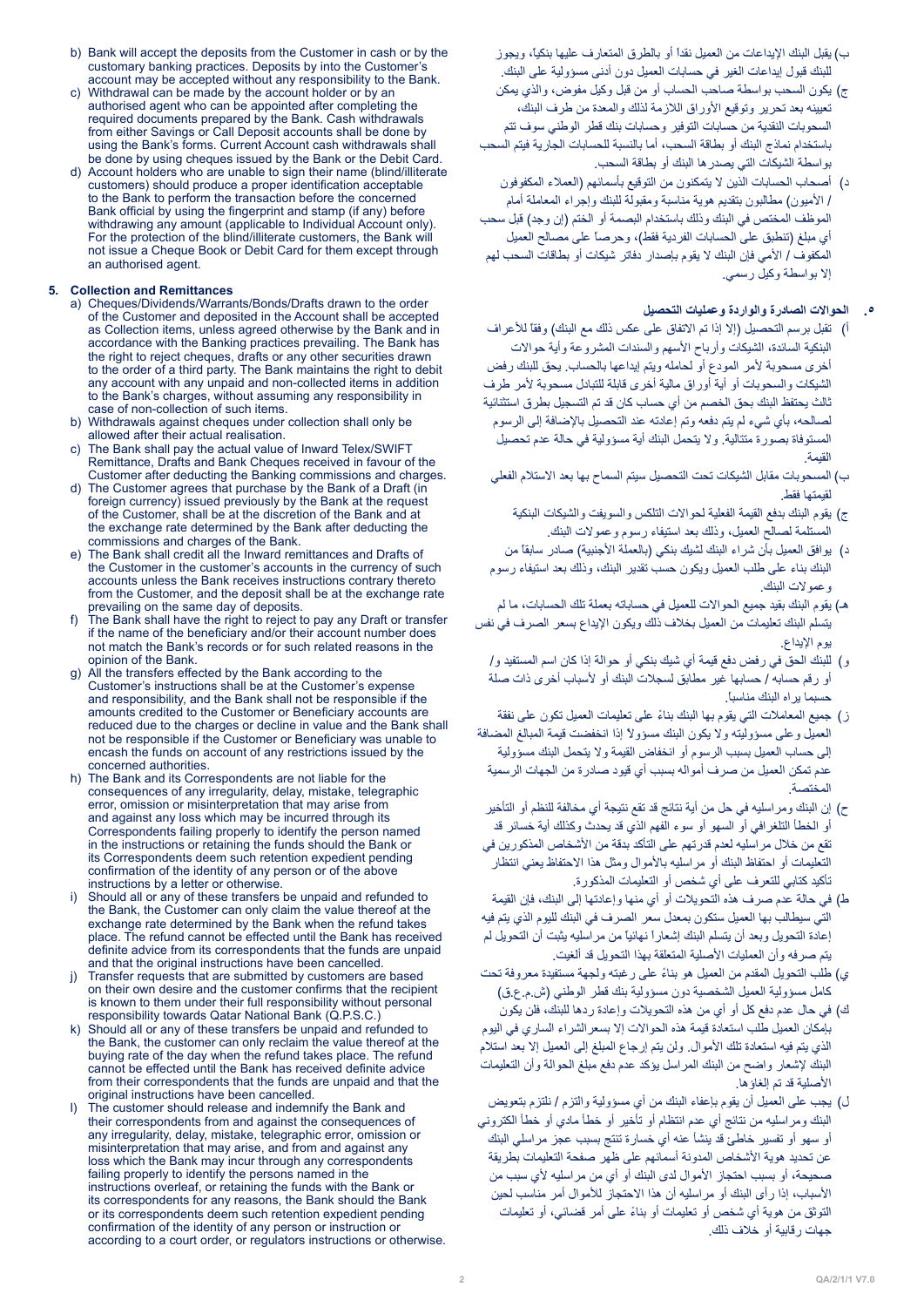- m) For remittance unpaid to the beneficiary and returned unpaid, the Bank will make every effort to refund the applicant, however if the Bank is unable to do so for whatever reason then the amount will be classified as unclaimed
- n) The Bank shall not be liable to pay the remittance amount after it has been transferred as per the requirement of the Central Bank regulations, instructions and laws
- o) The origin of the transferred fund is from legitimate sources and is not related to any money laundering and terrorism financing activities, under my/our full responsibility, without any obligation on the Bank or its correspondents.
- The customer authorises the Bank to credit dividends of companies listed in Qatar Stock Exchange, which the Bank distribute, to his / her account without referring back to the .customer

## **6.** Standing Orders and Electronic Instructions

- a) The Bank reserves the right to accept to act on the Customer's Instructions for Standing Orders provided that the Customer shall have sufficient balance in the Customer's account on the due date(s) to fulfill such instructions, and the Bank shall not be responsible for any delay or error in dispatch on the part of the Bank or its Correspondent who pays the funds. The Customer declares that the Bank shall not be liable therefore and the Customer shall indemnify the Bank for the losses, damages and expenses incurred by the Bank due to the execution of the standing Orders given by the Customer.
- b) If the Customer seeks to avail electronic instructions services, and/or the instructions received by facsimile or telephone or other electronic means, the Customer shall fill out and sign a form(s) designated for this purpose(s) and the Bank shall have the right to refuse the Customer's request(s).
- c) If the Customer gives the instructions to the Bank by facsimile or telephone or other electronic means, the Bank shall be entitled to process it or to reject it, and the Bank shall not be bound to obtain a confirmation of the correctness of such instructions. The Customer declares that the Bank shall not be liable and shall indemnify the Bank for the losses, damages and expenses incurred by the Bank due to any such act or omission relating to any instructions given or understood to have been issued by the Customer. The Customer agrees that the Bank shall not be liable for any dispatch errors.

#### **Franchilter 2.1 Adjustments of Entries**

In case of any error in entries, any adjustment or correction in the entries booked by the Bank shall be considered effective and correct, and the Customer does not have the right to claim the value of the wrong deposits into the Customer's account, and the Bank is authorised to process the correction entries and debit them to the Customer's account. The Customer declares that the Bank has the right to claim the amounts paid wrongfully to the Customer with the Customer's obligation to settle them by the methods procedures, and the dates specified by the Bank without objection and irrespective of the elapse of any period of time from the date of occurrence of the wrong entry.

#### 8. Fees and Banking Services Charges

- a) The Bank, without referring to the Customer, may debit the Customer's accounts with any charges, expenses or commission payable against the banking services rendered in accordance with the banking charges and commissions approved and announced by the Bank.
- b) Current, Savings and Call Deposit accounts are subject to a stipulated minimum balance level as determined and announced by the Bank. The Bank has the right to deduct the required fees if the minimum balance falls below the determined level.

#### **9. Accounts in Foreign Currencies**

- a) The Customer may open accounts in Foreign Currency upon the approval of the Bank and the transactions in this account shall be effected only by the Bank's Forms, or written instructions, in the same currency of the account.
- b) Cash Withdrawal from Foreign Currency Accounts in the same currency as the accounts will be subject to rate of exchange and commission determined by the Bank from time to time.
- c) The Customer may transfer from their Foreign Currency Accounts to their Local Currency Accounts or vice versa at the prevailing rate of exchange. The Customer acknowledges that the Bank will not be held responsible for any exchange losses that the Customer may incur when transferring any amount from their Foreign Currency Accounts to another Currency Account.
- d) The Customer must not use their current account for Foreign Exchange Trading, whether directly, by transfer between accounts or through the Bank's available electronic channels
- e) The Customer who wishes to do so is requested to open an account for this purpose (Account for Foreign Exchange Trading) through the Treasury Department in accordance with QNB terms and conditions.
- f) QNB has the right to cancel or reverse any transaction done through the account which breaches any of the terms stated in the above two items with a retrospective effect as of the date of the breaching transaction. The Customer will then have no right to oppose against such procedure. The Customer acknowledges
- م) فيما يتعلق بالحوالات المرتجعة التي لم تدفع للمستفيد، سيبذل البنك كل جهد ممكن إعادتها لطالب الحوالة، و إذا تعذر قيام البنك بذلك ألي سبب من األسباب، فإن المبلغ المعني سوف يتم تصنيفه ضمن المبالغ الغير مطالب بها.
- ن) وفقاً لتعليمات المصرف المركزي والأنظمة والقوانين، لن يكون البنك مسؤولاًعن دفع مبالغ الحواالت بعد أن يتم تحويلها.
- س)الأموال المحولة جاءت من مصادر مشروعة وأنها لا صلة لها بأي أنشطة غسل أموال أو تمويل إرهاب وذلك تحت كامل مسؤولية العميل ودون أن يكون للبنك أو مراسليه أي مسؤولية أو التزام في هذا الشأن.
- ش(وافق العميل على أن يقوم البنك بإيداع أرباح أسهم للشركات المدرجة في بورصة قطر الخاصة به \ بها و التي يقوم البنك بتوزيعها في حسابه\حسابها دون الرجوع إلى العميل.

## **.٦ التعليمات المستديمة والتعليمات اإللكترونية**

- أ( يحتفظ البنك بالحق في طلب تنفيذ أية تعليمات مستديمة من العميل بشرط أن يكون لديه رصيد كاف في حسابه لتنفيذ تلك العمليات. ال يكون للبنك مسؤولية عن أي تأخير أو خطأ في اإلرسال أو خطأ من قبل البنك الذي يقوم بالدفع أو مراسليه، ويقر العميل بعدم مسؤولية البنك، ويلتزم بتعويضه ضد الخسائر واألضرار والمصروفات المتكبدة نتيجة لتنفيذ التعليمات المستديمة للعميل.
- ب) في حال رغبة العميل طلب الخدمات الإلكترونية و / أو تنفيذ تعليماته عبر الفاكس أو الـهاتف أو الوسائل الإلكترونية فعليه تعبئة وتوقيع النموذج (النماذج) المخصص )المخصصة( لذلك، وللبنك الحق في رفض طلب العميل.
- ج) إذا أصدر العميل تعليماته إلى البنك عبر الفاكس أو الهاتف أو الرسائل الإلكترونية األخرى يكون للبنك الحق في متابعة تنفيذها أو رفضها، وال يكون البنك ملزماً بالحصول على تأكيد صحة تلك التعليمات ويقر العميل بعدم مسؤولية البنك، ويلتزم بتعويضه ضد الخسائر والأضرار والمصروفات المتكبدة نتيجة لأي تصرف أو تقصير يتعلق بأية تعليمات صادرة أو يفهم أنها صادرة من العميل، ويوافق العميل على عدم مسؤولية البنك عن أية أخطاء في اإلرسال.

## **.٧ تعديل القيود**

في حالة وجود خطأ في القيود يعتبر أي تعديل وتصحيح في القيود موقع من البنك نافذاً وصحيحاً ولا يجوز للعميل المطالبة بقيمة الإيداعات الخاطئة في حسابه ويفوض البنك بإجراء قيود التصحيح وتسجيلها على حسابه، ويقر العميل بحق البنك الرجوع إليه بالمبالغ المدفوعة له عن طريق الخطأ مع التزامه بسدادها بالطرق والأساليب وفي التواريخ التي يحددها له البنك وذلك دون معارضة أو اعتبار لمضي أي فترة زمنية على حصول الخطأ في القيد.

## **.٨ الرسوم ومصاريف الخدمات البنكية**

- أ) للبنك، ودون الرجوع إلى العميل، في خصم أية مصروفات أو رسوم أو عمولات مقابل الخدمات البنكية التي يقدمها للعميل، وفقاً للوائح الرسوم والعموالت البنكية المعتمدة من البنك والمعلن عنها.
- ب) تخضع الحسابات الجارية، وحسابات التوفير وحسابات الوديعة كحد أدنى للرصيد اليومي الواجب االحتفاظ به بواسطة العميل حسب ما يحدده البنك ويعلن عنه ويحق للبنك خصم المصاريف المقررة إذا انخفض الرصيد اليومي عن الحد الأدنى المطلوب.

## **.٩ الحسابات بالعمالت األجنبية**

- أ) للعميل أن يفتح حسابات بالعملة الأجنبية بعد موافقة البنك، ولا يتم التعامل في هذه الحسابات إال بواسطة نماذج البنك أو الحواالت أو الشيكات البنكية أو تعليمات مكتوبة، وبنفس عملة الحساب.
	- ب) إن المسحوبات بنفس العملات من الحسابات الأجنبية تخضع لرسوم الصرف األجنبي والعموالت والتي يحددها البنك من وقت آلخر.
- ج) يجوز للعميل التحويل الداخلي من حساباته بالعملة الأجنبية إلى حساباته بالعملة المحلية أو العكس بسعر الصرف في ذلك اليوم، ويقر العميل بعدم مسؤولية البنك عن أية خسائر صرف يتكبدها بشأن تحويل / نقل أية مبالغ من حساباته بالعملة الأجنبية إلى حسابه بعملة أخرى.
- د) يحظر على العميل استخدام الحساب الجاري لغايات المتاجرة في العملات الأجنبية سواء بطريق مباشر أو بالتحويل بين الحسابات لهذا الغرض أو باستخدام القنوات اإللكترونية المتاحة لدى البنك.
- هـ) يجوز للعميل الذي يرغب في المتاجرة بالعملات الأجنبية أن يفتح حسابا خاصا بذلك عن طريق إدارة الخزينة بالبنك وذلك حسبما نصت عليه الشروط والتعليمات الصادرة بذلك.
- و( يحق للبنك وفي أي وقت إلغاء أو عكس قيد أي معاملة تمت على الحساب وبأثر رجعي من تاريخ قيد المعاملة في حال مخالفتها للشروط الواردة في البندين أعاله، دون أن يكون للعميل أي حق باالعتراض على هذا اإلجراء، ويقر العميل بالتزامه بسداد أية مبالغ مدينة قد تنشأ على الحساب نتيجة قيام البنك بهذا اإلجراء.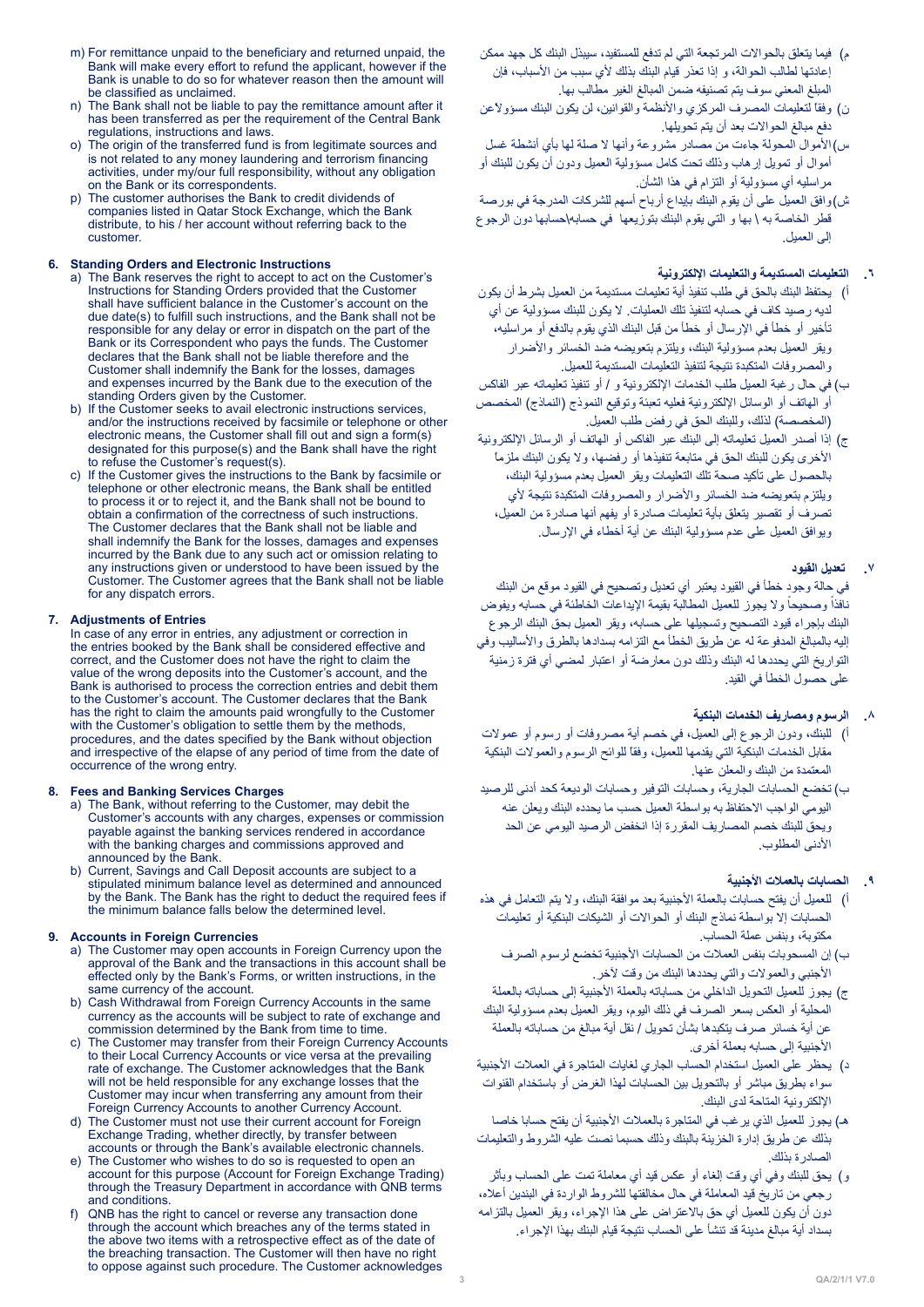## **.١٠ كشوفات الحسابات / العنوان / البيانات**

their commitment to settle and return any due amounts generated on the account that resulted from the Bank's rectification of the violated terms.

#### **10. Statements of Accounts/Addresses/Details**

- a) Unless the Customer gives notice in writing, the physical or e-mail address set out in the Account Opening Form shall be the approved address for dispatching by mail or e-mail a Notice, Advice or Statement of Account or Notification to the customer, and the Customer shall inform the Bank in writing or in any manner as determined by the Bank, in case of change of any of the Customer's particulars set out in the Account Opening Form.
- b) If the Customer selects E-Statement only, the Bank will only provide a monthly account statement via the e-mail address provided and will not mail a paper statement.
- c) If the Customer requests an E-Statement and a paper statement, the Customer is deemed to have authorised the Bank to cease sending paper statements at its sole discretion at any time in the future. Should the Bank enforce this authority, it will communicate the fact to the Customer via any channel for which the Customer has provided contact details.
- d) The Bank may, at its sole discretion, send only e-mail .correspondences
- The Customer shall be provided with the Advices and Statements of accounts (as per the Customer's request or the Bank's decision) and if the Bank does not receive any objection within 15 days (fifteen days) from the date of dispatch of the Advice or the Statement of Account then such Statement and Advice shall be deemed correct. The Bank will not be liable for consequential losses of the Customer or third parties owing to the usage of e-mail
- f) The Bank may stop sending the Advices or Statements of Account if they are returned twice to the Bank as undelivered.
- g) Stopping of mail under the above circumstances and keeping them under custody as hold mail does not affect the Bank's right to any recourse in the event of overdrawings by the Customer nor does it expose the Bank to any Customer plea of ignorance of transactions done in the account
- h) Returned mail of the Customer would be kept at the branch or as determined by the Bank and request for these mails would be entertained only after updating of address and other records in the books of the Bank by the Customer.
- i) The Customer shall have the right to ask for an additional copy of the Statement of Account at the Customer's own expense.

## 11. The Bank's Rights of Accounts Set-Off and Securities

- a) A Customer who maintains more than one account or establishes more than one account in the future at any Branch or Subsidiary of wholly owned part of Qatar National Bank (Q.P.S.C.) Group, such relationship between the Bank and the Customer will be deemed to constitute that of a single account relationship. The Bank shall have an absolute right to combine or merge any or all the Customer's account for the purpose of setting off debit balance against available credit balance or to reimburse itself for recovery or dues of commitments for which the Customer is liable, subject to the acceptance of the relevant regulatory authority of the country in which the Subsidiary or wholly owned part of Qatar National Bank (Q.P.S.C.) Group operates.
- b) The Customer agrees that the Bank, at any time and without giving any prior notice may freeze, set-off or transfer any amounts between the Customer's accounts whatsoever their types or names, whether individual and/or joint account, in local or foreign currency, so that each account shall be considered as security for the other accounts, individually or jointly for the purpose of settling any debts of the Customer or the party(ies) quaranteed by the Customer towards the Bank.
- c) The Bank may attach all the guarantees and properties maintained by the Bank in the name of the Customer for the purpose of settling any amounts due by the Customer to the .Bank

#### **12. Conditions of Joint Account (Individuals Only)**

- a) A Joint Account is an account opened jointly for two or more persons in which they have equal rights and equal obligations, unless stated otherwise. All deposits made in a Joint Account and the inward transfers to this account shall be deemed to be owned equally by the Account holders unless otherwise stipulated on the Account Opening Form.
- b) Persons authorised to operate Joint Accounts will be entitled to deposit and withdraw convertible currencies, cheques, payment orders, drafts or other negotiable instruments. Such authorised persons, will also have the right to withdraw, endorse and negotiate cheques transfers or other negotiable instruments in favour of the Bank in their capacity as an authorised .representative
- The Joint Account holders shall be jointly and individually liable for settling in full all dues or claims to the Bank that may arise or any commitments, present or future, by operating the account or any withdrawals that may cause the account to be overdrawn.
- d) If one of the Joint Account holders is subject to an attachment, such attachment will be enforced on their share only with effect from the day of notifying the Bank of said attachment. The Bank
- أ( ما لم يعط العميل إشعاراً خطياً فإن عنوان اإلقامة الحالية أو البريد اإللكتروني المبين في نموذج فتح الحساب يكون هو العنوان المعتمد إلرسال أي إخطار أو إشعار أو كشف حساب أو تبليغ إلى العميل بالبريد العادي أو البريد اإللكتروني، وعلى العميل إخطار البنك خطياً أو بأي طريقة مناسبة يراها البنك، في حالة تغيير أي من بياناته الواردة في طلب فتح الحساب.
- ب) إذا اختار العميل خدمة كشف الحساب الإلكتروني فقط، سيقوم البنك بتوفير كشف حساب شهري عبر البريد اإللكتروني فقط ولن يقوم بإرسال كشف حساب عادي.
- ج) إذا طلب العميل كشف حساب إلكتروني وكشف حساب عادي، يكون العميل قد فوض البنك بإيقاف إرسال الكشوف العادية حسب ما يراه مناسباً وفي أي وقت في المستقبل وفي حال طبّق البنك هذا التفويض، سيعلم البنك العميل بذلك عبر القنوات المذكور فيها تفاصيل االتصال بالعميل.
	- د) يمكن للبنك حسب تقديره إرسال المراسلات عبر البريد الإلكتروني.
- هـ) يتم تزويد العميل بالإشعارات وكشوف الحسابات (حسب طلبه أو بقرار من البنك) وإذا لم يستلم البنك أي اعتراض خلال ١٥ (خمسة عشر يوماً) من تاريخ إرسال اإلشعار أو كشف الحساب بالبريد فإن الكشوفات واإلشعارات تعتبر صحيحة. لن يكون البنك مسؤولاً عن أي اختراق للبريد الإلكتروني للعميل أو اطّلاع طرف ثالث على هذه المراسالت.
- و( للبنك أن يتوقف عن إرسال اإلشعارات أو كشوف الحسابات إذا أعيدت إلى البنك مرتين دون استالم.
- ز( إيقاف العنوان البريدي تحت الظروف الوارد ذكرها أعاله واالحتفاظ به في عهدة البنك بطريقة ال تؤثر على حقوق البنك في حال السحب على المكشوف من الحساب من قبل العميل أو في حال ادعاء الجهل بالتعامالت الخاصة بالحساب من قبل العميل.
	- ح) يتم الاحتفاظ بالبريد المرتجع الخاص بالعميل لدى الفرع أو بالشكل الذي يحدده البنك وتتم المطالبة بالبريد بعد تحديث العنوان البريدي والسجالت األخرى الموجودة لدى البنك من قبل العميل.
		- ط) للعميل الحق وعلى نفقته طلب نسخة إضافية من كشف الحساب.

## **.١١ حق البنك في تسوية الحساب )المقاصة( والضمانات**

- أ( تعتبر جميع الحسابات المفتوحة باسم صاحب الحساب، أو تفتح مستقبالً لدى أي فرع من فروعه أو شركة تابعة مملوكة بالكامل من قبل أي من أطراف مجموعة بنك قطر الوطني (ش.م.ع.ق) أياً كان نوعها وبصرف النظر عن مسمياتها حساباً واحداً تجري المقاصة والتحويل بين مفرداتها بحيث يحق للبنك دمجها جميعاً وخصم الرصيد الدائن في أي حساب منها سداداً للرصيد ألي حساب آخر أو سداداً ألية التزامات تنشأ عن عالقة صاحب الحساب بالبنك أياً كان سبب هذه االلتزامات أو مصدرها، وتكون خاضعة لقبول الجهة التشريعية ذات العالقة في الدولة التي تزاول فيها الشركة التابعة أو المملوكة بالكامل من قبل أي من أطراف مجموعة بنك قطر الوطني )ش.م.ع.ق( أنشطتها.
- ب) وافق العميل على أن يقوم البنك، في أي وقت ودون إشعار مسبق للعميل بتجميد أو إجراء المقاصة أو تحويل أية مبالغ بين حسابات العميل أياً كان نوعها أو مسمياتها منفردة و / أو مشتركة سواءً بالعملّة المحلية أو الأجنبية؛ بحيث يضمن كل حساب منها الحسابات الأخرى مجتمعة أو منفردة، وذلك لتسوية أية مديونيات على العميل أو مكفولة تجاه البنك.
- ج) يجوز للبنك أن يحجز على جميع الضمانات والممتلكات التي يحتفظ بها البنك باسم العميل لسداد أي مبالغ مستحقة للبنك على العميل.

## **.١٢ الشروط المتعلقة بالحساب المشترك )لألفراد فقط(**

- أ( الحساب المشترك يفتح لشخصين أو أكثر باالشتراك؛ بحيث تكون لهم حقوق وعليهم التزامات متساوية وجميع المبالغ المودعة في الحساب المشترك، أياً كان مودعها، والحواالت التي ترد عليه مملوكة للشركاء في الحساب بالتساوي فيما بينهم، إال إذا حددت نسبة أخرى في طلب فتح الحساب.
- ب) للمفوضين بالتوقيع على الحساب الحق في إيداع وسحب مختلف أنواع العملات القابلة للتحويل أو الشيكات وأوامر الدفع والحواالت وأية أدوات متداولة أخرى يقبلها البنك، ولهؤالء حق تظهير وسحب وتداول الشيكات والحواالت وغيرها من األوراق القابلة للتداول لصالح البنك وحسب صالحياتهم .
- ج) إن جميع أصحاب الحساب مسؤولون منفردين ومجتمعين بالتضامن والتكافل عن سداد أية مطالبة للبنك مهما كان مصدرها سابقة أو حالية أو مستقبلية كما أنهم مسؤولون عن أي التزامات تنشأ عن إدارة الحساب أومن جرَّاء سحب أية مبالغ ولو أدت إلى كشف هذا الحساب.
- د) إذا وقع حجز على حصة أصحاب الحساب المشترك فإن الحجز يسري على حصة المحجوز عليه من رصيد الحساب من يوم إبالغ البنك بالحجز ويوقف البنك السحب من الحساب المشترك بما يوازي الحصة المحجوزة ويخطر الشركاء أو من يمثلهم بالحجز خالل خمسة أيام من تاريخ إعالن الحجز.
- هـ) يوافق أصحاب الحساب على تخويل البنك الحق في إدخال نصيب كل شريك في هذا الحساب في المقاصة بين الحسابات المختلفة الخاصة بكل منهم.
- و ) عند وفاة أحد أصحاب الحساب المشترك أو فقده الأهلية القانونية يجب على الباقين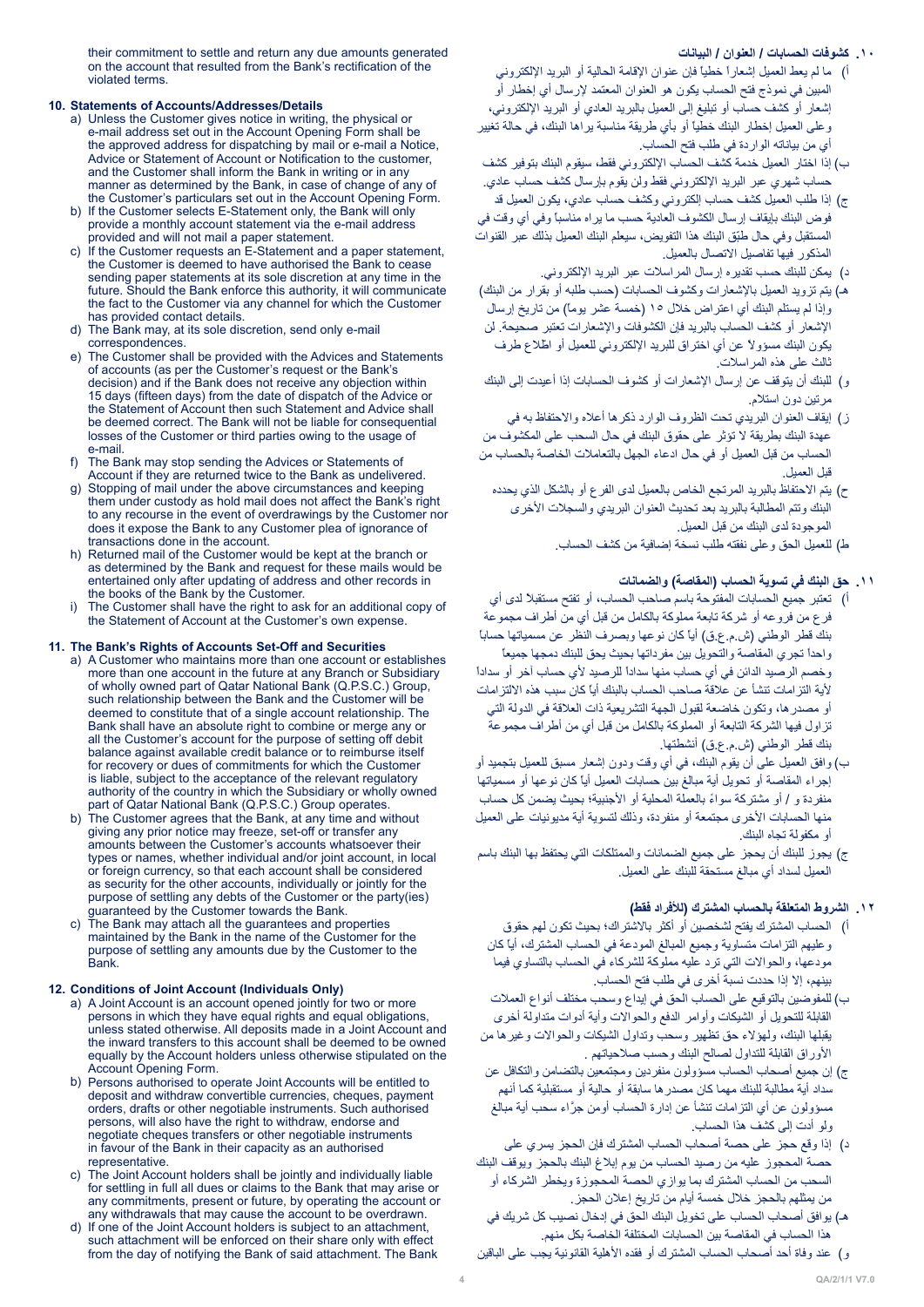إخطار البنك برغبتهم في استمرار الحساب خالل مدة ال تتجاوز عشرة أيام من تاريخ الوفاة أو فقدان الأهلية وعلى البنك إيقاف السحب من الحساب المشترك حتى يتم تعيين الخلف قانونيا.ً

- ز) لا يجوز لأي من أصحاب الحساب المشترك أو وكلائهم طلب تسهيلات ائتمانية بأسمائهم الشخصية بضمان السحب المشترك إال بموافقة جميع الشركاء الخطية.
- ط) للبنك الحق في إصدار بطاقة السحب لكل من أصحاب الحساب المشترك إذا كان كل منهم مفوضاً في إدارة الحساب بتوقيع منفرد فقط وتنعقد مسؤولياتهم جميعاً منفردين أو مجتمعين بالتكافل والتضامن فيما بينهم عن كافة االلتزامات المالية الناشئة عن استعمال الخدمة.

## **.١٣ الشروط المتعلقة بحسابات الشركات والمؤسسات والهيئات**

- أ) الأشخاص المخولون بالتوقيع والمذكورون في عقد فتح الحساب لهم إجراء كافة المعامالت البنكية واالستثمارية مع البنك في حدود الصالحيات الممنوحة لهم في عقد التأسيس أو القوانين والقرارات المصدقة.
- ب) يقر أصحاب الشركات / المؤسسات / الهيئات المدينة للبنك، بأي سبب من أسباب المديونية، بااللتزام بالتكافل والتضامن فيما بينهم مجتمعين أو منفردين بسداد كافة االلتزامات المستحقة للبنك سواءً من موجودات الشركة / المؤسسة / الهيئة أو من أموالهم الخاصة.
- ج) تلتزم الشركة / المؤسسة / الهيئة بإخطار البنك فوراً بأي تغييرات أو تعديلات في عقد التأسيس أو النظام األساسي أو اللوائح أو الشكل القانوني وبسائر البيانات المتعلقة بالشركة أو بمجلس اإلدارة أو المدراء أو الوكالء وغيرهم من ممثلي الشركة أو أية تغييرات في التوقيعات المعتمدة وال يتحمل البنك أي مسؤولية عن التصرفات التي تتم من جانب المدراء أو الشركاء أو ممثلي الشركة وتكون مخالفة ألنظمتها أو تتجاوز صالحيتهم وسلطاتهم.
- د) تخوّل الشركة / المؤسسة / الهيئة البنك أن يدفع ويقيّد على الحساب، سواءً كان الرصيد دائناً أو مكشوفاً أو أصبح مكشوفاً نتيجة لهذا القيد، جميع المعامالت التي تحمل توقيع المخولين بإدارة الحسابات، تكون الشركة / المؤسسة / الهيئة مسؤولة عن جميع التعليمات واألوامر الصادرة من المخولين بإدارة الحساب أو الدخول في أية معامالت بنكية بما فيها فتح الحسابات المستندية أو التحويالت اآللية وكافة المعامالت المالية بما في ذلك أية تسهيالت ائتمانية وغيرها.
	- هـ) يكون الموقعون على هذه المعاملات مسؤولين شخصياً بالإضافة إلى مسؤولية الشركة عن تعويض البنك كامالً عن أية ديون في الحاضر أو المستقبل أو أية مبالغ ينفقها أو أية خسارة أو ضرر يلحق به نتيجة التصرفات غير القانونية الصادرة عن هؤالء األشخاص.
- و( تلتزم الشركة / المؤسسة / الهيئة بتزويد البنك بانتظام بنسخة من الميزانية العمومية المدققة وحسابات األرباح والخسائر كما أنها تلتزم بتوفير أية بيانات أو مستندات أخرى يطلبها البنك.
- ز) يقر الشركاء بأنه في حال تعديل صلاحيات أي شريك يمثل الشركة / المؤسسة / الهيئة سواء بانسحابه أو استقالته أو فصله أو تعديل في عقد التأسيس أو تغيير اسمها أو فقدان أهلية أي من الشركاء أو إشهار إفالسه أو وفاته أو دخول أو خروج شريك أو أكثر فإن الشركاء الباقين يتحملون المسؤولية الكاملة نيابة عن الشركة / المؤسسة / الهيئة وللبنك الحق في الحجز على كافة الحسابات الدائنة للشرك ة/ المؤسسة / الهيئة وذلك لصالح البنك استيفاء لحقه أو لصالح أمر أو حكم قضائي.

# **.١4 الشروط المتعلقة بحسابات الجمعيات والنوادي وما في حكمها**

- أ( يدار الحساب وفقاً للشروط التي يحددها مجلس إدارة الشركة أو المؤسسة ويتعين تقديم قراراً من مجلس اإلدارة يحدد اسم وصفة من لهم حق التوقيع وإدارة الحساب أو أية تعديالت تطرأ على ذلك وال يجوز ألي من الموظفين المفوضين بالتوقيع تفويض غيرهم فيما أوكل لهم.
	- ب) على النوادي والجمعيات وما في حكمها تقديم قرار الإشهار الصادر من الجهات الرسمية المختصة بدولة قطر عند طلب فتح الحساب.
- ج) في حالة انتهاء مدة مجلس إدارة النادي أو الجمعية وما في حكمها أو استقالتها أو إقالتها يتعين تقديم الكتاب الذي يفيد تعيين مجلس اإلدارة أو محضر الجمعية العمومية الذي تم في انتخاب مجلس اإلدارة الجديد والذي بدوره يحدد اسم وصفة من لهم حق التوقيع لدى البنك أو الجمعية وكذا كيفية إدارة الحساب.

# **.15 شروط أخرى عامة**

- أ( الرسائل الهاتفية النصية هي بند إلزامي، حسب السلطة التنظيمية المحلية، للمعامالت المنجزة على حساب العميل للتبليغ عن المعاملة المنفذة في الحساب في الوقت المناسب والتقليل من المخاطر الناجمة عن أنشطة التزوير. كما يظل العميل مسؤوالً عن أي تعامالت يتم تنفيذها في حسابه قبل تقديمه أية تعليمات للبنك بإيقاف الو صول لحسابه.
- ب) يصرّح العميل للبنك بأي معلومات عنه وعن تعاملاته للجهات الرقابية والقضائية المختصة، كما يحتفظ البنك لنفسه بحقه في أن يجيب على استفسارات البنوك وأي جهات قانونية أخرى بشأن الحساب بدون الرجوع إلى صاحب الحساب، كما أن

shall stop withdrawal from the Joint Account to the extent of the attached share, and consequently notify the Joint Account holders or their representative of the said attachment within five days from the day of attachment notification.

- e) The Joint Account holders authorise the Bank to include their share in the Joint Account to set-off with their other various .accounts
- f) In the event of death of one of the Joint Account holders or the loss of their legal capacity, the other Account holders should notify the Bank of their intention to continue the Joint Account within a period not exceeding ten days from the date of death or loss of the legal capacity. The Bank shall then suspend withdrawal from the Joint account until a successor is legally .appointed
- Any of the Joint Account holders or their representatives should not request credit facilities in their personal names secured by the Joint Account without a written approval from all the Joint Account holders.
- h) The Bank shall have the right to issue a Debit Card to each of the Joint Account holders if each of them is authorised to handle the account by a single signature only, and they will be held individually or jointly, responsible for all liabilities that occur from using this service.

## 13. Conditions relating to Companies, Establishments and **Accounts**

- a) The persons authorised to sign are those names notified to the Bank at the time of account opening and subsequently shall handle all the banking and investment transactions with the Bank to the extent of the powers granted to them in the Memorandum and Articles of Association or by laws and certified resolutions.
- b) The owners of the Companies/Establishments/Organisations indebted to the Bank in any way undertake jointly and severally to pay all the Bank's dues, whether from the assets of the Company/Establishment/Organisation or from their own funds.
- c) The Company/Establishment/Organisation undertakes to inform the Bank promptly of any changes in its Memorandum and Articles of Association or its By-Laws or the change of the legal entities or any change in its constitution. Board of Directors. Partners or Representatives or any changes in the authorised signatories. The Bank will bear no responsibility in the event any of the Directors, Partners, Managers or Representatives of the Company have violated the provisions of the Company's status as contained in its Articles of Association or by its By-Laws or have acted against their powers.
- d) The Company/Establishment/Organisation authorises the Bank to pay and debit the account, whether the account is in credit or overdrawn or which subsequently becomes overdrawn due to such debits, all transactions issued by those authorised to operate the Accounts. The Company/Establishment/Organisation shall be liable for any instruction or orders issued to the Bank by those authorised to operate the Account and enter into all Banking transactions including any credit facility etc
- e) Such signatories who sign banking transactions shall be personally liable in addition to the Company's liability to compensate the Bank in full any debts present or future, or any amount incurred or any loss or damage caused to the Bank as a result of any unlawful acts done by them.
- The Company/Establishment/Organisation undertakes to furnish regularly to the Bank an audited Balance Sheet and income statements or any other document required by the Bank.
- g) The partners declare that in case of the amendment in the powers of any partner representing the Company/Establishment/ Organisation, whether due to withdrawal, resignation or dismissal, or to any amendment of the Memorandum of Association or the change of its name or the loss of legal capacity of any partners or the declaration of his/her bankruptcy or death, or joining or withdrawals of one or more partners, the remaining partners shall be fully liable on behalf of the Company/ Establishment/Organisation, and the Bank shall have the right to attach all the credit amounts of the Company/Establishment/ Organisation in favour of the Bank to recover its dues or in favour of any court order or judgment.

## **14. Conditions Relating to Accounts of Societies, Clubs and the like**

- a) The Account shall be operated in accordance with the constitution of the entity, its Board of Directors resolutions and conditions. A Board resolution should be submitted stating the names and designation of the signatories, or any amendments that may occur thereon. Signatories should not delegate others to exercise such powers.
- b) The Clubs and Societies and the like shall submit the registration decision issued by the concerned authorities in the State of Qatar upon submitting the application for opening the account.
- c) In case of expiry of the term of the Board of Directors of the Club or Society and the like or its resignation or dismissal, a letter indicating the appointment of the Board of Directors should be submitted to the Bank or the minutes of the General Meeting in which the new Board of Directors has been elected shall be submitted, indicating the name and capacity of those who have the right to sign on behalf of the Club or Society and the like before the Bank and the manner of operating the account.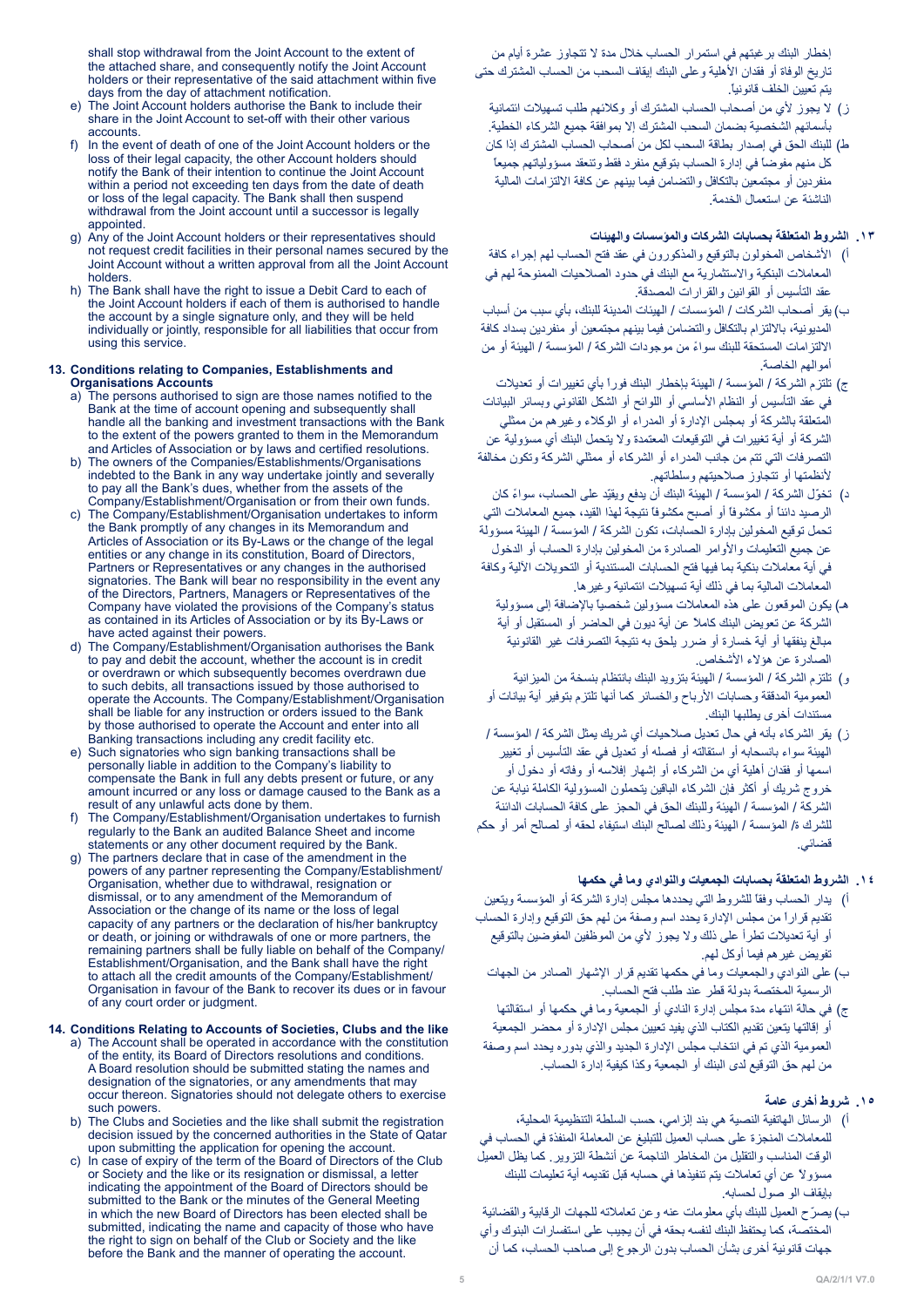#### **15. Other General Conditions**

- a) SMS facility is a mandatory item (as per local requlatory authority), for transactions performed on the account to enable informing the customer about the transaction carried out on the account in timely manner and to reduce the risk of any fraudulent activity. The Customer remains responsible for any transactions that occur on their account prior to any instruction the Customer provides to the Bank to stop access to their accounts.
- b) The Customer will be obliged to divulge all information about them on the request of supervisory authorities and the judiciary. The Bank shall have the right to respond to all queries of other Banks and any local regulatory authority concerning the accounts without reference to the Account holder. The Customer as well authorises the Bank to receive official information from any entity in order to update its data, without any liability on the Bank or that .entity
- c) In case of the death of the Customer, the accounts shall be frozen and no account in their name with the Bank shall be released to their heirs or their attorneys unless a formal order by the competent court is addressed to the Bank to this effect, and the Bank shall only be responsible from the date on which it has been notified about the death.
- d) In case the Company becomes bankrupt or has financial problems, the account shall be frozen until the receipt of the court .<br>order.
- e) The Bank shall not open a Current Account for minors and may open Savings/Fixed Deposit account for minors under the signature of their father or a quardian by virtue of the quardianship until the minor comes of legal age, then they shall be entitled to receive their funds and operate their account by themselves. In case of a minor under guardianship, a decision or judgment of the competent court for lifting the guardianship must be obtained to enable them to operate the account.
- f) Conditions relating to Current/Savings/Call/Fixed Deposit accounts shall apply on the accounts of the nominal entities (Company/Establishment/Organisation/Clubs/Association and the like), and shall form an integral part of the conditions that identify the nominal entities as well as the condition of the nominal .entities
- g) The Bank may close the Customer's account at any time without giving reasons or notifying the Customer and in this case the Bank's responsibility shall end by issuing a Cheque for the account's balance to the Customer and sending it by mail to the Customer's address, and the Customer shall pay the amount due to the Bank upon receiving the Bank's advice of its intention to close the Customer's indebted account.
- h) The Bank will regularly review the status of its relationship with its Customers. Where no Customer originated transaction has occurred, or any of the accounts associated to the Customer, the Customer relationship shall be defined as dormant. In the case of a Current Account, the account will be considered dormant after a period of one year without activity, a Savings Account will be considered dormant after 2 years without activity and a Term Deposit will be considered dormant after 5 years without activity. The Bank will continue to make every effort to contact the Customer, however, any unclaimed amounts, together with details of the Customer will be transferred as per the requirements of Qatar Central Bank regulations/instructions and the law after a period of 10 years from the date of the last Customer's last originated transaction.
- The Bank has the right to destroy the Cheque Books/Debit Cards/ PIN Mailers if they have not been collected by the Customer (as the case may be) within one month (at the most) from the issuance date thereof and the Customer shall submit a new application for the reissuance of any of these items and pay the relevant charges.
- i) For Debit Card issuance and operations, the Bank's specified Terms and Conditions of issue and operations shall apply.
- k) The Bank shall at any time have the right to amend the banking services terms and conditions by notifying the Customer through a general notice to be displayed at the Bank's branches and the Customer shall be, thereafter, bound by such amendments. If the Bank does not receive an objection from the Customer during fifteen days, then the Customer shall be considered to have accepted such amendments.
- i) If the Bank does not at any time exercise the full implementation of any clause or obligation set out in these terms and conditions or if the Bank delays the implementation thereof, the same shall not be considered to be a waiver of its right or abandonment of the full implementation at a subsequent time.
- m) The Bank's records, computer printouts and documents shall be considered as evidence of the correctness of the Customer's balance. If, however, the contrary is claimed, then the burden of proof shall lie with the Customer.
- n) The Customer shall not assign or charge the funds held in her/ his/their accounts to any other person by way of security, without the Bank's written consent. The Customer must provide written request for bank approval.
- o) The Bank may from time to time at its discretion open any further personal/impersonal account(s) in any Currency if deemed necessary and advantageous to control, monitor, segregate and/

العميل يفوض البنك أن يستخرج بياناً رسمياً بالمعلومات المتعلقة به من أية جهة يحددها البنك لتحديث البيانات الخاصة به، وذلك دون أية مسؤولية على تلك الجهة أو البنك.

- ج) في حالة وفاة العميل يتم تجميد الحساب، ولا تصرف أي مبالغ موجودة باسمه لدى البنك لورثته أو وكالئهم إال بطلب رسمي من المحكمة المختصة موجه للبنك وال يكون البنك مسؤوالً إال من تاريخ إخطاره بالوفاة.
	- د) في حال إعلان الشركة إفلاسها أو وقوعها في مشاكل مالية سيقوم البنك بتجميد الحساب إلى حين الحصول على أمر المحكمة.
- هـ) لا يفتح البنك حساباً جارياً للقصّر ، ويجوز فتح حساب توفير ادخاري / وديعة استثمارية للقاصر وذلك بتوقيع والده أو الوصي عليه بموجب حكم الوصاية، وذلك حتى بلوغ القاصر السن القانوني حيث يحق له تسلم أمواله وإدارة حسابه بنفسه. أما في حالة القصر تحت الوصاية فيجب إحضار قراراً أو حكماً من المحكمة المختصة برفع الوصاية إلدارة حسابه بنفسه.
- و) تنطبق الشروط الخاصة بالحساب الجاري / التوفير الادخاري/ تحت الطلب / الودائع الاستثمارية على الحسابات الشخصية الاعتبارية (الشركات/ المؤسسات / الهيئات / النوادي / الجمعيات وما في حكمه) وتعتبر جزءاً لا يتجزأ من الشروط المحددة للشخصيات الاعتبارية ومتممة لها وبما لا يخالف شروط الشخصيات االعتبارية.
- ز) يجوز للبنك إغلاق حساب العميل في أي وقت بدون إبداء الأسباب وبدون إخطار العميل، وفي هذه الحالة تنتهي مسؤولية البنك أمام العميل بإصدار وإرسال شيك بمبلغ الرصيد الموجود بالحساب عن طريق البريد على عنوان العميل وعلى العميل دفع المبلغ المستحق عليه للبنك فور استالمه إشعار من البنك بغلق حسابه المدين لدى البنك.
- ح) سيراجع البنك وضع علاقته بعملائه بانتظام. وفي حال عدم إتمام أية معاملات بنكية من خالل العميل على أي من حساباته، سيتم تصنيف عالقة العميل على أنها عالقة جامدة. فالحساب الجاري سيعتبر حساباً جامداً بعد مضي سنة واحدة دون نشاط، وحساب التوفير سيعتبر حساباً جامداً بعد مضي سنتين دون نشاط، وحساب الودائع ألجل وإلشعار سيعتبر حساباً جامداً بعد مضي خمس سنوات دون نشاط. سوف يستمر البنك في بذل كل جهد ممكن لالتصال بالعميل وفي حال عدم إمكانية االستدالل عليه وبعد استنفاد كافة وسائل االتصال به سوف يضطر البنك إلى تحويل أية مبالغ لم تتم المطالبة بها باإلضافة إلى أية معلومات حول العميل وفقاً لمتطلبات تعليمات وأحكام المصرف المركزي والقوانين بعد مضي عشر سنوات من تاريخ آخر معاملة قام بها العميل.
- ط) للبنك الحق في إتلاف دفاتر الشيكات/ بطاقات السحب / أرقام التعريف الشخصية وذلك في حالة عدم استلامها من طرف العميل (حسب نوعية الحساب) خلال شهر (على الأكثر) من تاريخ إصدارها، وعلى العميل تقديم طلب جديد ودفع الرسوم المقررة إلعادة إصدار أي من هذه الخدمات.
- ي( فيما يتعلق بإصدار وتشغيل بطاقات السحب، سوف يتم تطبيق شروط وأحكام البنك الخاصة بإصدار واستخدامات بطاقات الصراف اآللي.
	- ك) للبنك حق تعديل شروط وأحكام تقديم الخدمات البنكية في أي وقت مع إخطار العميل بإشعار عام يوضع بفروع البنك ويكون العميل بعد ذلك ملزماً بتلك التعديالت. وإذا لم يستلم البنك اعتراض العميل خالل خمسة عشر يوماً يعتبر العميل موافقاً على التعديل.
- ل) لايفسر عدم قيام البنك في أي وقت بالمطالبة بالتنفيذ التام أو التأجيل لأي من الشروط أو الالتزامات الواردة في هذه الشروط والأحكام على أنه تنازل عن هذا الحق أو تخلي عن التنفيذ التام في وقت الحق.
- م) تعتبر سجلات البنك ومستنداته ومستخرجات الحاسب الألي لديه دليلاً على صحة رصيد العميل، وإذا ادعى عكس ذلك فإن عليه عبء إثبات ما يدعيه.
- ن) لايحل لصاحب الحساب تجيير أو تحويل أي أموال في أي حساب من حساباته إلى أي جهة أخرى كضمان بدون إذن خطي مسبق من البنك. على العميل توجيه كتاب خطي للبنك للحصول على موافقته.
- س)يحق للبنك بين الحين والآخر وحسب ما يراه فتح حساب / حسابات شخصية أو غير شخصية وبأي عملة أخرى إذا رأى البنك الحاجة لذلك ولحاجات المراقبة وفصل بعض عمليات العميل عن بعضها لمصلحة البنك. وتخضع هذه العمليات لنفس الشروط واألحكام الواردة أعاله كما أن له الحق مقدماً وبصفة قانونية بعمل الالزم بدون الطلب من العميل التوقيع على نماذج أخرى لفتح الحسابات.
- ع) يحق للمؤسسات البنكية أو المالية تجنب الأموال المحوّلة إلى حسابات العميل حال قيامه بشبهة تضمنها من عمليات غسل األموال أو تمويل اإلرهاب، والعقوبات.
- غ) يجب على جميع الشركات التسجيل في نظام حماية الأجور لدفع رواتب الموظفين وذلك طبقاً لتعليمات وزارة العمل والشؤون اإلجتماعية ومصرف قطر المركزي

## **:ً الشروط واألحكام الخاصة بالحسابات البنكية ثانيا**

- **.1 الحساب الجاري**
- أ) الرصيد الدائن في الحساب الجاري لا يشارك في أرباح الاستثمار ولا يتحمل مخاطره ويلتزم البنك بدفع كامل الرصيد الدائن عند الطلب.
- ب) يحق لأي شخص راشد أو شركة فتح حساب جاري إذا كان مواطناً أو مقيماً بدولة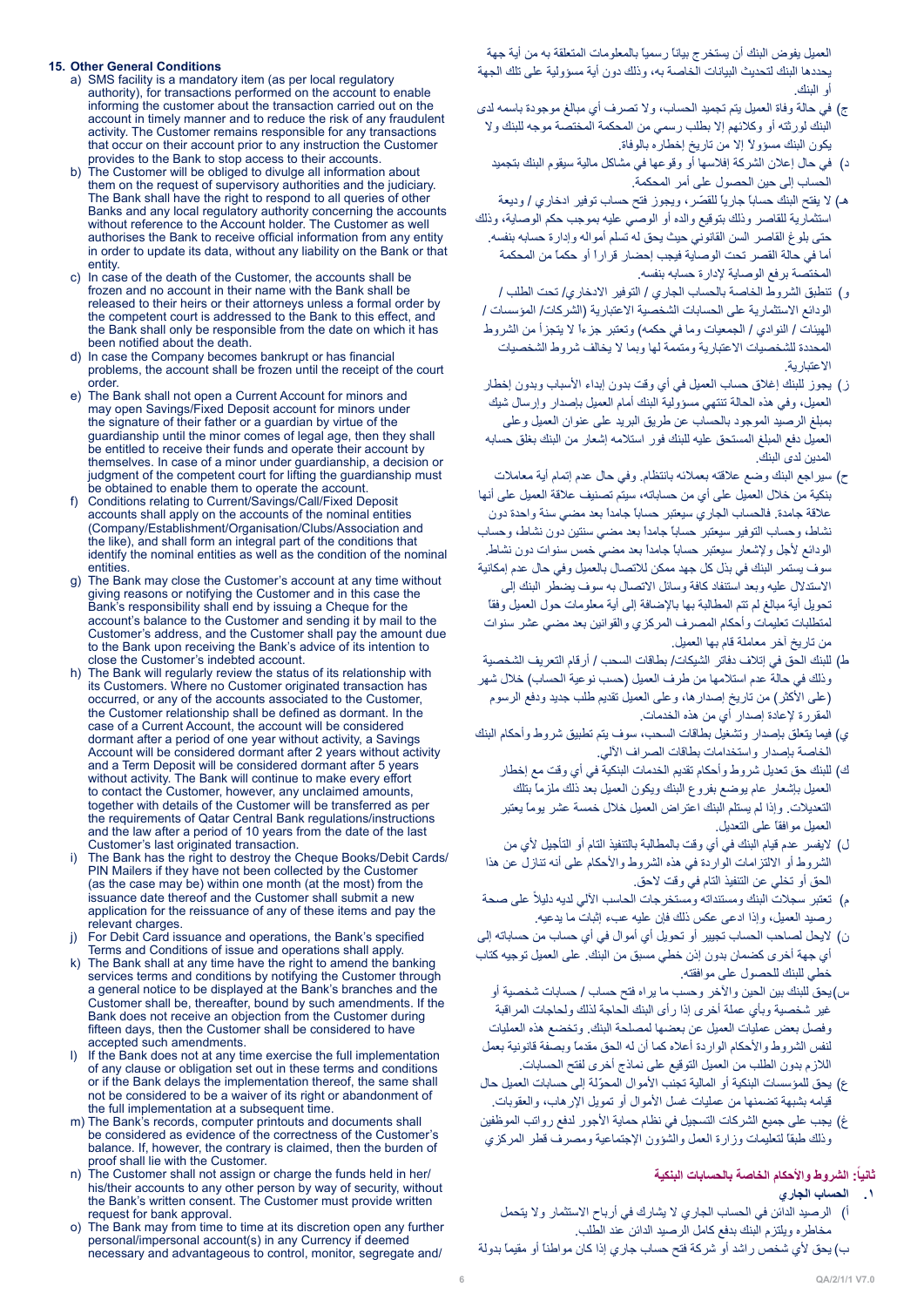قطر وفقاً لضوابط وتعليمات مصرف قطر المركزي.

- or separate some transactions from others where the Bank has financial and other interests whatsoever. Such account(s) when opened shall also be governed by the terms and conditions mentioned herein and the Bank shall be considered to hold lawful authority in advance to do so, without requiring to sign additional Account Opening Forms from the Customer.
- p) The Bank shall have the right to suspend any amounts transferred to Customer's accounts in cases where there is suspicion that such transfers may be involved in a money laundering activity or financing terrorism, and sanctions.
- All corporate customers have to register in the Wage Protection Scheme (WPS) to pay their employee's salaries as per instructions from the Ministry of social Affairs and Qatar Central .Bank

#### **II: Bank Accounts: Terms and Conditions**

## **Current Account**

- a) Credit Balance in the Current Account is without interest, and on demand, the Bank undertakes to pay the credit balance in full.
- b) Any adult individual or Commercial entity has the right to open a Current Account if they are a national or resident in the State of Qatar subject to the controls, rules and instructions of the Qatar **Central Bank.**
- c) Withdrawals from the Current Account shall be made through cheques issued by the Bank, written instructions or Debit Card. Depositing in the account shall be accepted in all branches of the Bank by cash, cheques withdrawn at the Bank's branches or local banks or through the Bank's designated ATMs only. Transfers between accounts may be done.
- d) The Bank shall have the right to refuse to pay any payment orders or cheques written on forms other than the Bank's forms and Customer's written instructions, without any responsibility whatsoever on the part of the Bank.
- e) The Customer has to write the cheques in Arabic or English languages, the Bank shall not accept cheques written in any other languages.
- f) The Bank shall have the right to honour the value of a cheque or other negotiable instruments drawn on the Customer's Current Account even if this were to cause the account to be overdrawn and the Customer undertakes to repay all the due amounts in the Customer's overdrawn account whenever the Bank requests. However this does not construe, to a credit limit being sanctioned to the Customer and is only a right exercised by the Bank.
- The Bank shall have the right to refuse to pay the value of the cheques, drawings and payment orders drawn on the account if the balance is not sufficient even if the Customer has credit balance in other accounts at the Bank, unless the Customer authorises the Bank in writing to cover the amount of cheques, or any other withdrawals from any of their Current or Saving Accounts with the Bank.
- h) The Bank may accept the Account holder a Stop Payment of Cheque in case it is lost or in other circumstance, it allowed by law and agreed by the Bank. However, the Customer will bear any loss, damage and cost (including legal cost) due to this.
- i) The Customer shall bear full responsibility of any cheque book issued. Cheques should not be given to other to use, and the Bank should be informed immediately upon the loss or theft of cheque book, otherwise the Customer shall bear the consequences in case of misuse.
- j) The Bank has the right to refuse issuing a cheque book to the Customer, without giving any reason.
- k) The Bank should be informed immediately upon the loss/theft of the Debit Card. The Customer shall bear any consequences occurring in the period between the loss/theft and the time the Bank is officially notified.
- The Customer shall comply with Article 357 of Qatari Law (11) Year 2004 which states: Imprisonment punishment shall apply for a period not exceeding three years but not below three months (or) penalty payment not exceeding QAR Ten Thousand only but not below QAR Three Thousand only (or) both for the Customers who intentionally commit:
	- 1. Cheque(s) issued against insufficient funds (or) less than  $Checu<sub>0</sub>(s)$  Amount
	- 2. Cheque(s) issued, but subsequently withdrawn the full or part amount from the Account which makes the Cheque(s) .dishonored
	- Cheque(s) issued, but instructed the Bank to Stop-Payment.
	- 4. Issuing Cheque(s) intentionally in a manner that will not allow .withdrawal
- 5. Knowingly endorsing the Cheque(s) in a manner that will disallow encashment for funds and/or technical reasons. The customer undertakes not to issue any cheque without a balance

or sufficient available balance The Bank reserves the right to recall unused Cheque(s) and close the account and / or advise appropriate authorities in such cases, without referring to the Customer.

#### **2. Savings Account (Individuals Only)**

- a) Savings Accounts are subject to the minimum balance decided by the Bank. The Bank will not issue a cheque book but can issue a Debit Card
- b) The Bank will pay interest on funds of the Saving Accounts on the basis of the daily cleared credit balance available in the account.
- ج( تتم السحوبات من الحساب الجاري بواسطة الشيكات التي يصدرها البنك أو تعليمات مكتوبة أو بطاقات الصراف اآللي كما تقبل اإليداعات بالحساب بجميع فروع البنك نقداً أو بشيكات مسحوبة على فروع البنك أو بنوك محلية كما يمكن عمل تحويالت بين الحسابات أو عن طريق أجهزة السحب الخاصة بالبنك فقط.
- د) للبنك الحق في الامتناع عن صرف أوامر الدفع أو الشيكات الخطية المكتوبة على غير نماذج البنك وأوامر العميل الخطية، دون أدنى مسؤولية على البنك.
- ه) على العميل كتابة الشيك إما باللغة العربية أو الإنجليزية، ولا يقبل البنك صرف شيكات مدوّنة بلغات أخرى.
- و) يحق للبنك الوفاء بقيمة الشيك أو الأوراق التجارية الأخرى المسحوبة على الحساب الجاري للعميل، حتى ولو تسبب ذلك في كشف الحساب، ويلزم العميل بسداد كافة المبالغ المستحقة بحسابه المكشوف كلما طلب البنك ذلك. إال أن هذا ال يعني الموافقة على منحالعميل حدّاً ائتمانياً بل هو حق حصري للبنك فقط.
- ز( للبنك الحق في رفض الوفاء بالسحوبات، وأوامر الدفع أو قيم الشيكات المسحوبة على حساب العميل إذا لم يف بها رصيده، حتى ولو كان له حسابات أخرى دائنة ما لم يفوّض العميل البنك خطياً في تغطية مبالغ الشيكات أو أية سحوبات أخرى من حساباته الجارية أو االدخارية لدى البنك.
- ح( يجوز للبنك أن يقبل من صاحب الحساب أية تعليمات إيقاف أي شيك في حال فقدان الشيك أو تحت أي من الظروف األخرى التي يسمح بها القانون ويوافق عليها البنك ومع ذلك فإن العميل يتحمل أية خسائر أو أضرار أو تكاليف )بما في ذلك أية تكاليف قانونية) أو مطالبات يتكبدها نتيجة ذلك.
- ط) على العميل المحافظة على دفتر شيكاته ويتحمل كافة المسؤولية عنه ولا يجوز له إعطاء أية شيكات منه للغير الستخدامها. كما يجب عليه إخطار البنك فوراً في حال فقدان أو سرقة دفتر الشيكات وإال تحمل صاحب الحساب نتيجة سوء استعماله من الغير.
- ي) للبنك الحق في الامتناع عن إصدار دفتر الشيكات للعميل من دون إبداء أسباب.
- ك) على العميل إخطار المصرف فوراً في حالة فقدان / سرقة بطاقة السحب مع تحمل العميل أية أضرار تنجم عن الفترة الواقعة بين الفقدان / السرقة وبين إبالغه البنك رسميا.ً
- ل) على العميل التقيد بما جاء في أحكام المادة رقم (٣٥٧) من قانون العقوبات القطري رقم )11( لسنة 2004 والتي تنص على مايلي: يعاقب بالحبس مدة ال تتجاوز ثالث سنوات وال تقل عن ثالثة أشهر، أو بغرامة ال تزيد على عشرة آلاف ريال ولا تقل عن ثلاثة آلاف ريال أو بإحدى هاتين العقوبتين كل من ارتكب بسوء نية أحد الأفعال الآتية:
	- ١. إذا أعطي شيكاً لا يقابله رصيد قائم وقابل للسحب، أو كان الرصيد أقل من قيمة الشيك.
	- .2 ّ إذا استرد بعد إعطاء الشيك كل المقابل، أو بعضه بحيث ال يفي الباقي بقيمته.
		- .3 إذا أمر المسحوب عليه بعدم صرف الشيك.
		- .4 ّ إذا تعمد تحرير الشيك أو التوقيع عليه بصورة تمنع صرفه.
- ه ٍ إذا ظهّر لغيره شيكاً أو سلّمه شيكاً مستحق الدفع لحامله و هو يعلم أنه ليس له ّ مقابل يفي بكامل قيمته، أو أنه غير قابل للصرف. ويتعهد العميل بعدم إصدار شيك بدون رصيد أو مقابل رصيد غير كاف بالحساب.وفي حالة المخالفة فإنه يحق للبنك إغالق الحساب واسترداد الشيكات غير المستعملة و/ أو التبليغ عن المخالفة للجهات المختصة بدون الرجوع لصاحب الحساب.

## **.2 حساب التوفير )لألفراد فقط(**

- أ) حسابات التوفير الادخاري تخضع للحد الأدنى للرصيد الذي تقرره إدارة البنك لالحتفاظ به وال يصدر البنك دفتر شيكات، ويتم إصدار بطاقة السحب.
- ب) يقوم البنك باستثمار أموال حسابات التوفير الادخاري على أساس الرصيد اليومي المتاح بالحساب.
	- ج) تضاف الفوائد على حساب التوفير الادخاري بنوعيه إلى نفس الحساب، ما لم يطلب العميل غير ذلك.

## **.3 حساب وديعة تحت الطلب**

- أ) هو حساب وديعة يمكن فتحه بالربإل القطري أو الدولار الأميركي أو اليورو أو أي عملة أخرى يحددها البنك من وقت آلخر لألفراد والشركات والمؤسسات والجهات االعتبارية كما يمكن فتحه ويخضع لحد أدنى للرصيد المطلوب لالحتفاظ بالحساب حسب ما تقرره إدارة البنك.
	- ب) لا يصدر البنك دفتر شيكات لحساب تحت الطلب وتتم السحوبات عن طريق النماذج الرسمية للبنك.
	- ج) يقوم البنك بدفع الفوائد على حساب الوديعة تحت الطلب على أساس الرصيد اليومي المتاح بالحساب.
	- د( تضاف الفوائد للحسابات تحت الطلب إلى نفس الحساب ما لم يطلب العميل غير ذلك.
		- هـ) يحتفظ البنك بحقه في إغلاق حساب وديعة تحت الطلب وتحويل الرصيد إلى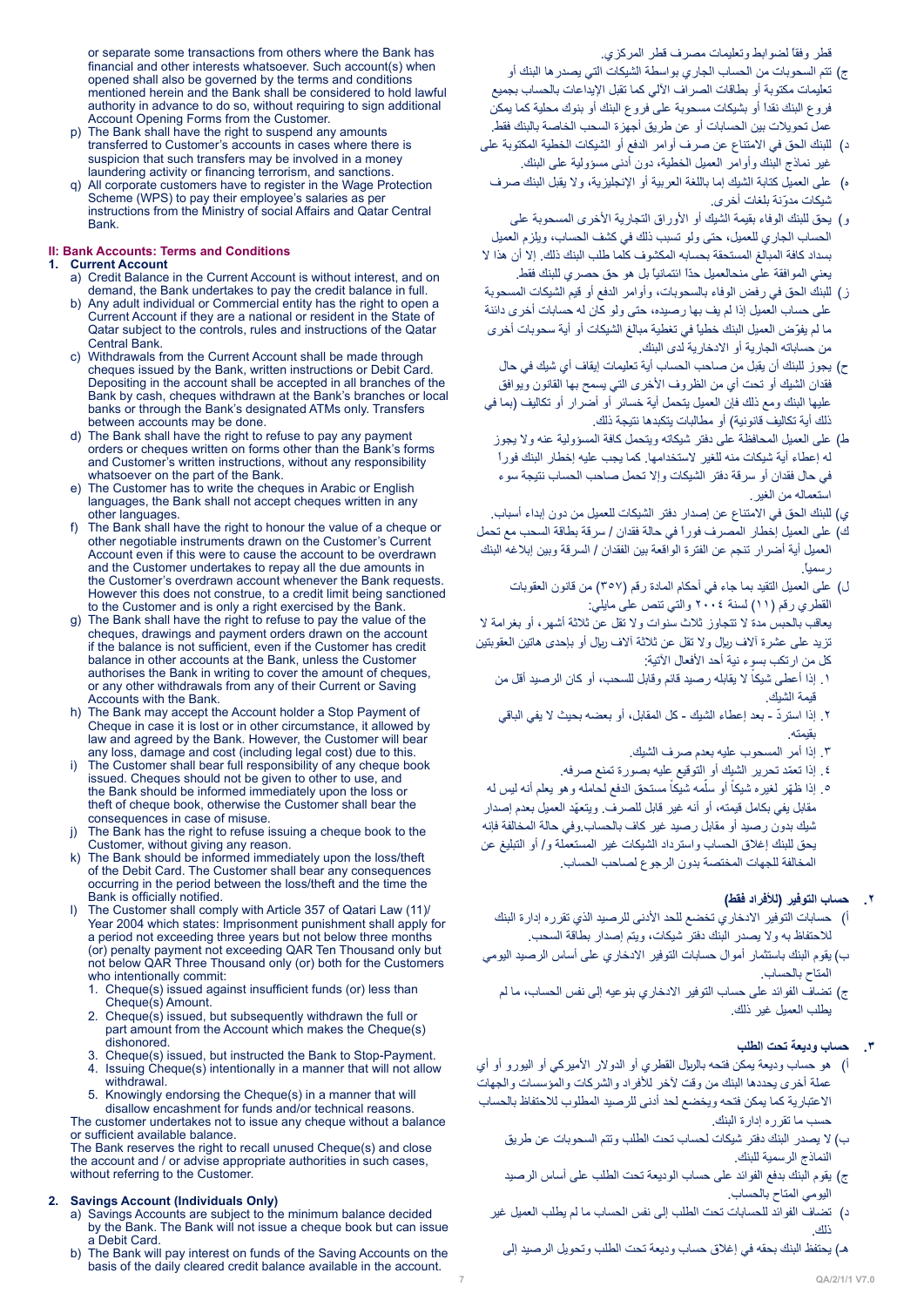الحساب الجاري أو التوفير أو حساب المعلقات في حال نقص الرصيد عن الحد األدنى المطلوب.

# **.4 حساب الوديعة محددة األجل**

أ) هو حساب الوديعة محددة الأجل يفوّض فيه العميل البنك لإنشاء الوديعة. ب) الفوائد المحتسبة للودائع تدفع لحسابات العملاء بتاريخ الاستحقاق. ج) يعتبر العميل موافقاً تلقائياً على تجديد الوديعة عند استحقاقها ما لم تصدر تعليمات منه/ منها/ منهم قبل أربعة أيام عمل من تاريخ انتهاء فترة االستثمار.

## **:ً إعالن االلتزام الضريبي للحسابات الخارجية )FATCA) ثالثا**

- .1 يتعين على العميل الكشف عن جميع المعلومات للوفاء بمتطلبات قانون االلتزام الضريبي للحسابات الخارجية FATCA)). يحتفظ البنك بحق طلب الحصول على مستندات وإعفاءات إضافية )W- 8 BEN أو W- 9)، إذا كان ذلك مطلوبا لدعم وضع العميل كمواطن أمريكي أو لتصنيفه فيما يتعلق بالالتزام الضريبي FATCA .
- .2 عدم الكشف عن معلومات كاملة سوف يعرض العميل ومالكيه )في حالة المؤسسات الأجنبية غير المالية وغير النشطة) للاستقطاع الضريبي على الدخل أو العائدات الآتية من مصادر أمريكية كما تنص عليه لوائح االلتزام الضريبي FATCA .
	- ٣. في حالة استيفاء العميل لتعريف "شخص أمريكي" وفقاً للوائح الالتزام الضريبي FATCA، يخول العميل البنك بالكشف عن معلوماته الشخصية فيما يتعلق بجميع الحسابات المصرفية ( القائمة أو الجديدة ) لدى البنك لخدمات مصلحة الضرائب )IRS )في الواليات المتحدة األمريكية ) أو ممثليها أو وكالئها( وإلى أي سلطة تنظيمية أخرى ذات صلة دون أي مسؤولية أو التزام على البنك.
- .4 الحسابات الفردية الجديدة ستكون قابلة لإلبالغ لمصلحة الضرائب أو أي سلطة ّ تنظيمية أخرى ذات صلة في حال العثور على أي دالئل تشير إلى أن الشخص المعني من مواطني الواليات المتحدة، ما لم يحصل البنك، أو يحتفظ حاليا بسجالت تؤكد بأن العميل ليس من مواطني الواليات المتحدة.
	- .5 ستكون حسابات الشركات الجديدة قابلة لإلبالغ لمصلحة الضرائب أو ألي سلطة تنظيمية أخرى ذات صلة في الحاالت التالية:
		- أ. إذا تم تصنيف الشركة على أنها شخص أمريكي محدد.
- ب. إذا تم تصنيف الشركة على أنها كيان أجنبي غير مالي وغير نشط )NFFE )مع وجود شخص واحد أو أكثر من المتحكمين على الشركة من مواطني الواليات المتحدة أو المقيمين فيها.
- ٦ . افي حال تغير الظروف (مثل أن يصبح العميل مواطناً أمريكياً ، أو يحصل على جواز سفر أمريكي أو رقم هاتف أمريكي أو عنوان سكن بالولايات المتحدة الأمريكية، الخ) ، يجب على العميل أن يقوم فوراً بتزويد البنك بالتفاصيل والوثائق اللازمة في هذا الصدد.
- .7 يلتزم العميل بعدم تعريض البنك ألي مطالبات أو التزامات أو أضرار أو خسائر في حال عدم الوفاء بالتعهد أعاله. ويدرك العميل ويقر بموجب هذه الوثيقة بأن البنك ملزم بحكم بعض الظروف والقيود العالمية وباإلعالن القانوني بتقديم خدمات للمواطنين الأمريكيين والمقيمين في الولايات المتحدة الأمريكية وبأن وضع المواطنة الأمريكية / اإلقامة في الواليات المتحدة يمكن أن يؤثر على طبيعة ومدى الخدمات التي يمكن الحصول عليها من البنك.

# **:ً إعالن المعايير الموحدة لإلبالغ الضريبي CRS رابعا**

- .1 يتعين على العميل الكشف عن جميع المعلومات للوفاء بمتطلبات قانون تبادل المعلومات لغايات ضريبية. ويحتفظ البنك بحق طلب الحصول على مستندات وإعفاءات إضافية) بما في ذلك نماذج التصريح الضريبي(إذا كان ذلك مطلوبا لدعم وضع العميل أو لتصنيفه فيما يتعلق بااللتزام الضريبي،. وفقا ألنظمة CRS، »شخص يجب التصريح عنه«
- .2 في حالة استيفاء العميل لتعريف يخول العميل البنك بالكشف عن معلوماته الشخصية فيما يتعلق بجميع الحسابات المصرفية (القائمة أو الجديدة) لدى البنك لأي سلطة ناظمة ذات صالحية دون أي مسؤولية أو التزام على البنك.
	- .3 ستكون الحسابات الجديدة أو القائمة قابلة لإلبالغ ألي سلطة تنظيمية ذات صلة في حال وجود مؤشر إلّ إذا حصل البنك أو كان سبّق وحصل على سجلات تدعم وضع العميل الضرائبي بالنسبة لمحل إقامته.
		- ٤ . في حال تغير الظروف، يجب على العميل أن يقوم فوراً بتزويد البنك بالتفاصيل والوثائق الالزمة في هذا الصدد.
- .5 يلتزم العميل بعدم تعريض البنك ألي مطالبات أو التزامات أو أضرار أو خسائر في حال عدم الوفاء بالتعهد أعاله. ويدرك العميل ويقر بموجب هذه الوثيقة بأن التزام البنك بحكم بعض الظروف والقيود العالمية يمكن أن يؤثر على طبيعة ومدى الخدمات التي يمكن الحصول عليها من البنك.

c) Interest of Savings Account shall be credited to the same account on the Bank declared frequency, unless the Customer requested .otherwise

## **Account Call 3.**

- a) Call Account can be opened in Qatari Riyal or USD or EUR or any other currency that the Bank notifies to accept from time to time for Individuals, Companies, Establishments or Organisations, subject to the minimum balance defined by the .Bank
- b) Cheque books will not be issued to Call Account and withdrawals shall be effected by using Bank's Forms.
- c) The Bank will pay the applicable rate of interest on funds of the Call Account on the basis of the daily cleared credit balance available in the account.
- d) Interest of Call Account shall be credited to the same account on the Bank declared frequency, unless the Customer requests otherwise.
- e) The Bank may close the Call Account and transfer the balance to a Current, Savings or Suspense account, should the balance fall below the prescribed minimum balance.

## **4. Fixed Term Deposit Account:**

- a) Fixed Term Deposit is an account where the Customer instructs the Bank to create the deposit for a fixed term.
- b) Interest on the deposit amount shall be due on the maturity date, and to be credited to the Customer's nominated account.
- The Customer shall be considered agreeing on the renewal of the deposit automatically on maturity, unless they instructed otherwise before the expiry of the deposit by 4 working days.

## **III: FATCA Declaration**

- The customer shall disclose all information to satisfy FATCA requirements. The Bank reserves the right to request for additional documentary evidence and waivers (W-8 BEN or W-9), if required to support the customer's US status or FATCA classification.
- 2. Failure to disclose full information will subject the customer and its in the come of the minimum complete the case with come owners (in case of passive NFFEs) to withholding tax on income or proceeds derived from US sources as prescribed by FATCA .regulations
- 3. In case the customer satisfies the definition of US persons as per FATCA regulations, the customer authorises the Bank to disclose their personal information with respect to all banking accounts (existing or new) maintained with QNB to the Internal Revenue Services (IRS) in the United States of America (or its representatives or agents) and to any other relevant regulatory authority without any responsibility or liability on the Bank's part.
- New individual accounts will be reportable to IRS or other relevant regulatory authority if any of the US indicias are found, unless QNB obtains or currently maintains records supporting the customer's non-US status.
- 5. New corporate accounts will be reportable to IRS or other relevant regulatory authority in the following cases:
	- a. Entity is classified as a Specified US Person<br>b. Entity is classified as a Passive Non-Financia Entity is classified as a Passive Non-Financial Foreign Entity (NFFE) with one or more Controlling Persons who are citizens or residents of the US
- In case of change in circumstances (such that the customer becomes a US Citizen, obtains a US Passport or US telephone number or US residence address, etc), the customer shall promptly furnish the Bank with the necessary details and documentation in this regard.
- 7. The customer shall hold the Bank harmless from any claims, liabilities, damages and losses in the event of non-fulfillment of the above undertaking. The customer hereby understands and acknowledges that the Bank is bound by certain global conditions, restrictions and legal declaration for providing services to the citizens/residents of the United States of America and that the citizenship/residency status can affect the nature and extent of the services that can be derived from the Bank.

# **IV:** CRS Declaration<br>1 The customer sha

- The customer shall disclose all information to satisfy CRS requirements. The Bank reserves the right to request for additional documentary evidence and waivers (including the Tax declaration Forms), if required to support the customer's status or tax .classification
- 2. In case the customer satisfies the definition of a reportable person as per CRS regulations, the customer authorises the Bank to disclose their personal information with respect to all banking accounts (existing or new) maintained with QNB to any other relevant regulatory authority without any responsibility or liability on the Bank's part.
- New/existing individual accounts will be reportable to the relevant regulatory authority if any indicia is found, unless QNB obtains or currently maintains records supporting the customer's tax residency